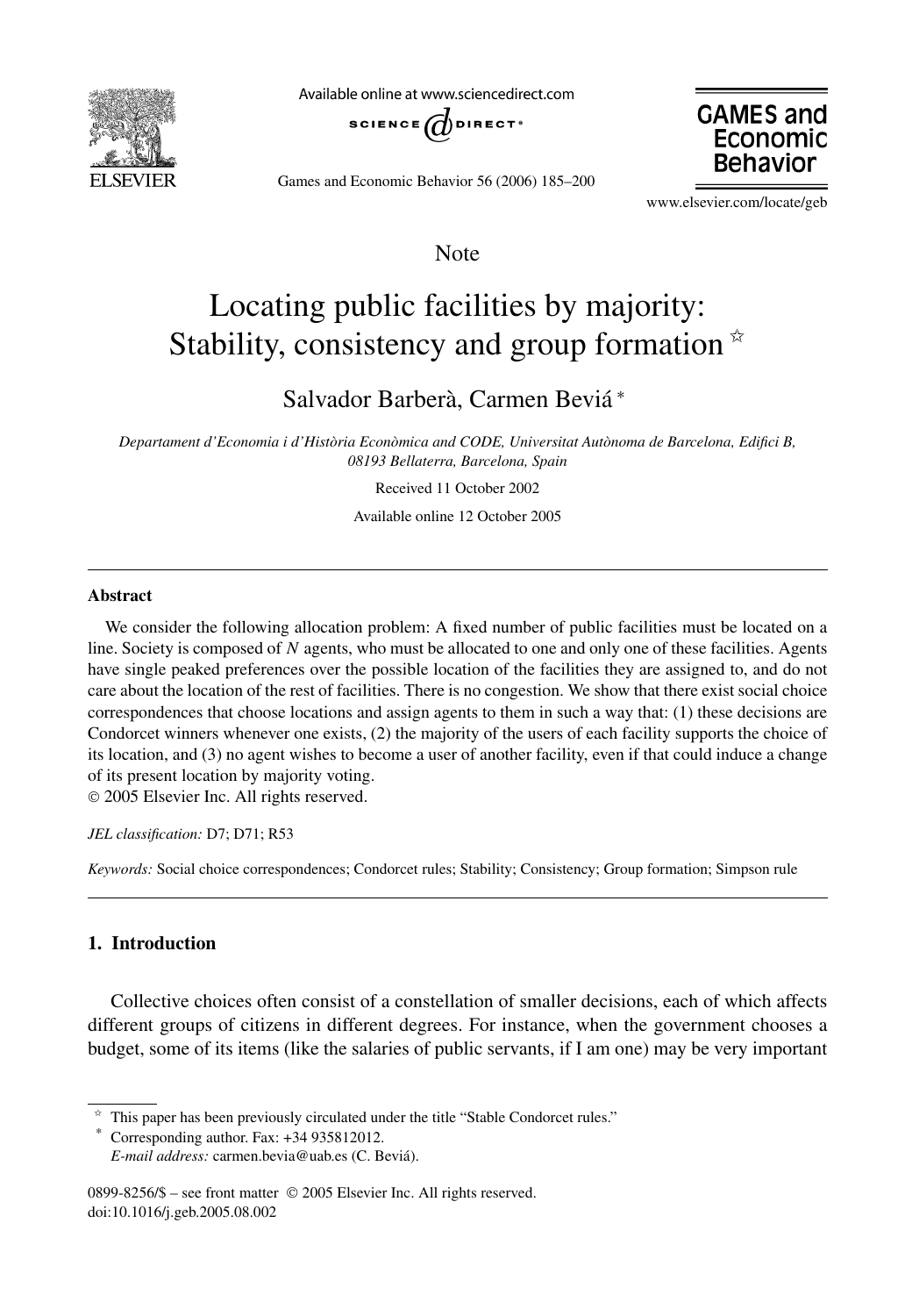to me, while I may be quite indifferent regarding others (like, say, how much of the agricultural subsidies go to olive producers and how much goes to wheat farmers).

In this paper we examine the connections between "global" decisions, describing all components of a social policy and its effects upon all citizens, and "partial" decisions, which are components of a global decision which only affect a part of the population. Specifically, we are concerned about the consistency of decisions of these two types. We would like to identify procedures and situations when the decisions, if taken globally with the participation of all citizens, would be perceived by the members of each group of interest as providing the same partial choice that they would have made in isolation. Conversely, we would like to check how and when it would be possible to let each group of interest make a partial decision on its own, and have the aggregate decision be the same one that all citizens would have taken if they had jointly participated in choosing the overall outcome.

This consistency issue is compounded by an additional and subtle fact, one that we feel deserves attention on its own: it is the global decisions which often induce the formation of interest groups, as much as the interest groups can contribute to form the global decisions. In the process of discussing the issue of consistency between the large and the small, we shall also provide a theory of the endogenous formation of interest groups.

Our referent as a decision-making procedure is simple majority voting. It is well known that simple majority comparisons can lead to cyclical social preferences, and that majority (Condorcet) winners may not exist for some profiles of individual preferences. This is why, when required, we will consider extensions of the simple majority rule, which still recommend definite choices when there are no Condorcet winners. The use of majority is so compelling, when it leads to definite results, and the practical use of extended majority rules is so widespread, that we consider it completely natural to concentrate on this class of methods.

To get a better feeling for our approach, consider the following example of a decision problem which does not admit consistent majoritarian choices. The example is interesting in its own, and it also suggests that the questions we want to address are only manageable in contexts that exhibit sufficient structure.

**Example 1.** Twenty six agents must choose a delegation of three representatives out of five candidates  $(x, y, z, r, w)$ , over which they have preferences represented Table 1. If they use a consistent majoritarian rule, each one of the chosen delegates should be a Condorcet winner for the set of voters that he represents. Who represents whom can be specified in several ways. For example, we could assume that voters only get the chance to communicate with one delegate, and that this is the one we call his "representative." But here we concentrate on the case where, once the delegation is chosen, each voter identifies as his representative the one delegate that he likes most. There are ten possible delegations, *xyz*, *xyw*, *xyr*, *xzw*, *xrw*, *xzr*, *yzw*, *yzr*, *yrw*, *zrw*. If *xyz* was chosen, the sets of agents that would feel represented by *x*, *y* and *z* would be respectively,  $U(x) = \{1, \ldots, 17\}$ ,  $U(y) = \{22, \ldots, 26\}$ ,  $U(z) = \{18, \ldots, 21\}$ . But then, the

| Agents                             | $1, \ldots, 6$   | $7, \ldots, 13$ | $14, \ldots, 17$ | $18, \ldots, 21$ | $22, \ldots, 26$ |
|------------------------------------|------------------|-----------------|------------------|------------------|------------------|
| Preferences (from better to worse) | $\boldsymbol{x}$ |                 | w                |                  |                  |
|                                    |                  |                 |                  | w                |                  |
|                                    |                  |                 | x                |                  | w                |
|                                    |                  | w               |                  |                  |                  |
|                                    | w                |                 |                  |                  |                  |

Table 1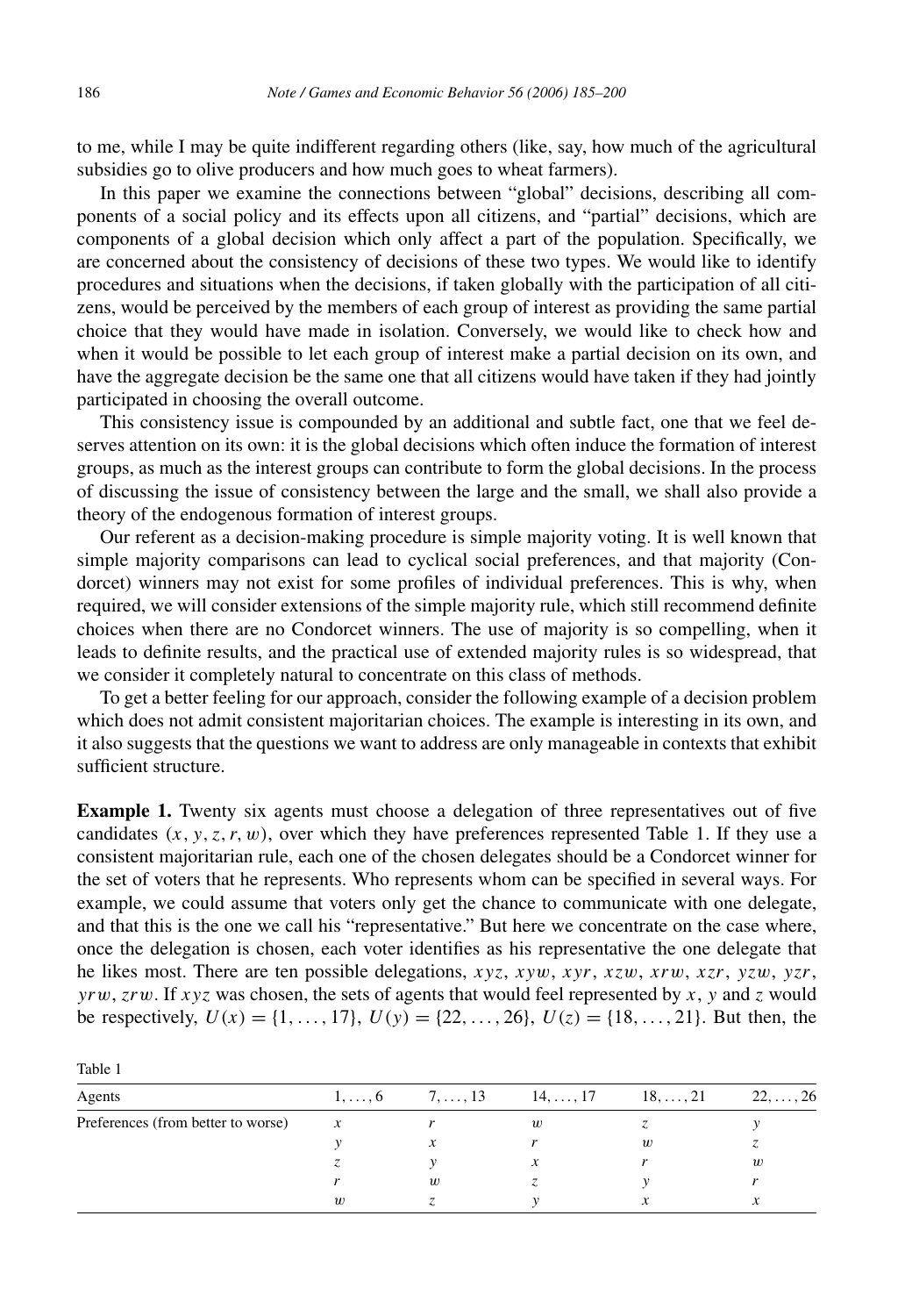Condorcet winner for the voters in  $U(x)$  is r. If yzr was chosen,  $U(y) = \{1, \ldots, 6, 22, \ldots, 26\}$ ,  $U(z) = \{18, \ldots, 21\}, U(r) = \{7, \ldots, 17\}.$  But then, the Condorcet winner for voters in  $U(y)$  is *x*. The reader may check that a similar inconsistency will appear with any of the remaining possible delegations. This proves that, in the case we just described, no social choice rule can meet our desiderata.

Since general results seem out of reach, we devote this paper to analyze consistency in connection to a specific class of economic problems related to the location of facilities and the provision of local public services. This problem is not only chosen for its tractability, though. It is of substantial interest of its own, and in connection to the inherited theory of local public goods. Specifically, we concentrate on problems involving the location of a fixed number of facilities, *k*, along a linear territory. Society is composed of *N* agents, who must be allocated to one and only one of these facilities. Agents have single peaked preferences over the possible location of the facilities they are assigned to, and do not care about the location of the rest of facilities. There is no congestion: the location of their facility is the only concern of agents, not the set of other agents with whom they share it.

In the context we just described, the location of all facilities is the basic global decision, which must be accompanied by a partition of the individuals into groups. Since the distribution of agents across facilities may be voluntary or imposed, one may think of a variety of assignments: for each possible one, the agent cares for the facility she gets. Hence, all people who care for the same facility become an interest group, induced by the particular distribution of citizens to facilities. The particular location of their common facility is the partial aspect of the global decision about which they have an actual interest.

Suppose, then, that all agents together voted by majority to make a global decision regarding the location of all facilities. In order to evaluate their options, these voters would need to know the consequences of each location decision on the particular facility that they would be able to enjoy. A particularly attractive assumption is that agents were allowed to select their preferred location. What can we say about the resulting allocations of agents to facilities, and about the degree of satisfaction of the induced interest groups?

One first difficulty on our way comes from the fact that there may not be a majority winner among the different global decisions. This is because, in spite of our assumption that preferences over individual locations are single-peaked, the preferences of voters over global decisions are more complex and can still lead to cycles for some preference profiles. We shall cope with this difficulty later on, but for the sake of the argument assume for now that a majoritarian global decision exists. When this is the case, there would exist allocations of agents to facilities having the property that no agent prefers any location to the one she is assigned (no envy). Now, with agents located in this way, what would happen if they were allowed to vote for the location that the majority of their group would prefer? Would this location coincide with the one where their facility is actually in? If so, we say that for simple majority the global decision and its partial consequences are consistent. Moreover, having introduced the notion that agents may vote on the preferred location of facilities, we can examine the consequences of some additional strategic behavior on their part. Rather than taking locations as data, they may want to join a group of users in the hope of influencing the location in their favor. When this is not the case, we say that the global decision is Nash stable under simple majority. We also show that if a global decision is the winner by simple majority, it induces a partition of agents which is Nash stable. Moreover, we prove that Nash stable decisions exist, even when global majoritarian decisions do not.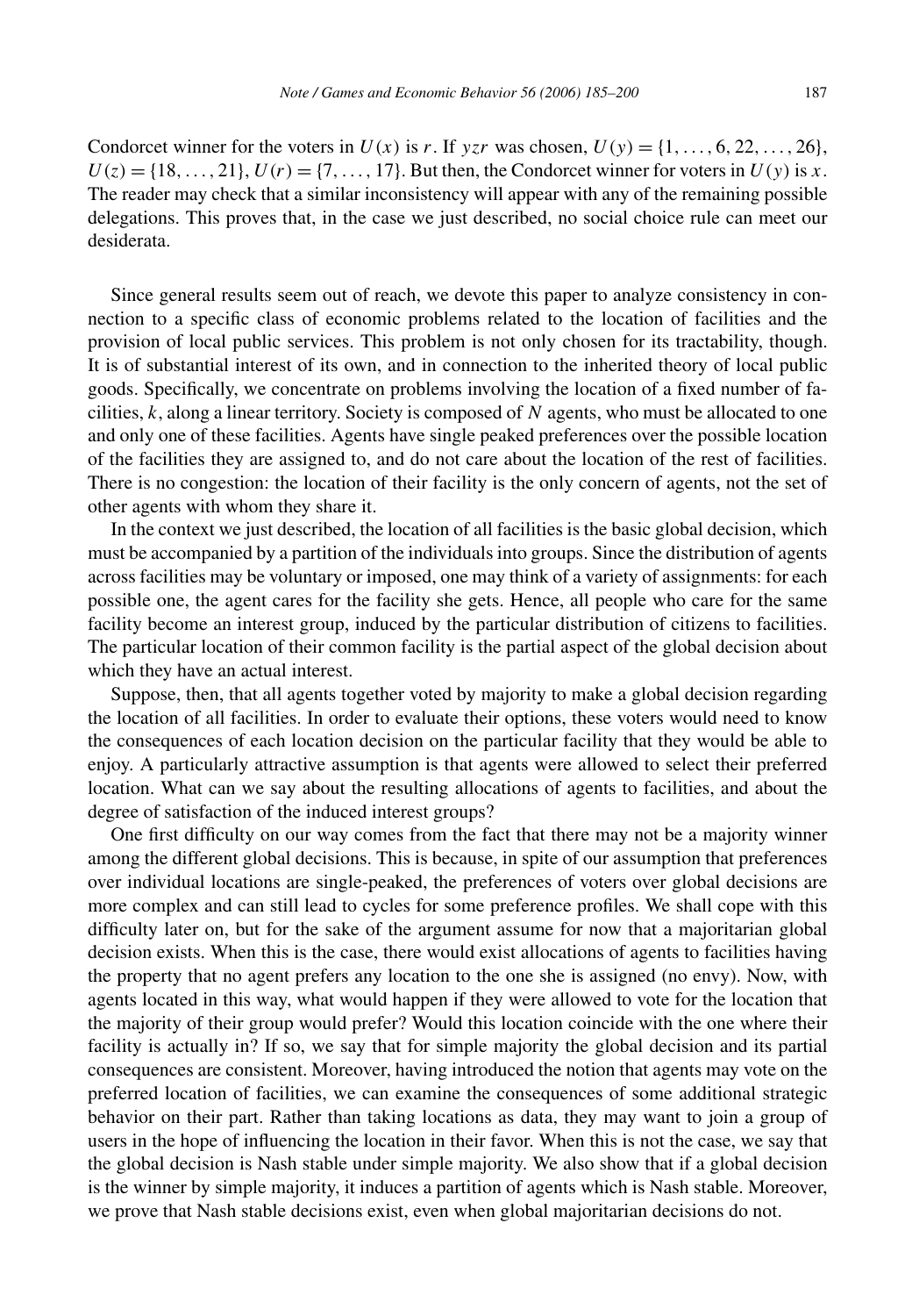If there always existed majority (Condorcet) winners in the contest between global decisions, the consistency question would have a clear-cut and simple answer. Choose that global location and let agents use the one they prefer. This alone guarantees that all interest groups would be enjoying the location that they alone would choose by majority, and that no agent would consider joining any other group in the hope of altering the global decision by influencing any particular location. But the question is left what to choose when no Condorcet winner exists among the global decisions. Can we extend the majoritarian rule while preserving its nice consistency and stability properties? Our major result gives a positive answer to this question. There exist social choice correspondences which extend the majority rule and satisfy consistency and Nash stability.

This is in contrast with some of the conclusions of our preceding paper (Barberà and Beviá, 2002). There we consider this consistency issue for social choice functions, rather than correspondences, as we do here, and we provide a general characterization of functions whose global choices induce envy free allocations of agents to individual facilities. Unfortunately, we also conclude there that overall consistent majoritarian choices are not possible within the framework of social choice functions. In the present paper we allow for multivalued choices for some profiles. Thanks to that, the negative result of our preceding paper becomes a positive one. Eventually, the multiple allocations selected by our correspondences can be interpreted as equally satisfactory outcomes under a given set of parameters. In other terms, our selected outcomes can be thought as the family of those which satisfy some social norm. Our possibility results can thus be interpreted as proof that there are social norms that solve our problem satisfactorily, provided that they are not as narrowly defined as a function specification would require.

Our assumption that agents only care about the facility they actually use, connects our model to a class of coalition formation games, called hedonic games, which have received the attention of different authors (Banerjee et al., 2001 and Bogomolnaia and Jackson, 2002, among others). In hedonic games, individuals have preferences over the coalitions that they can be part of, presumably because they get some benefit from their association with the rest of the agents in the coalition. In our case, agents meet because they share a facility, and in our interpretation they draw no direct advantage from being together. But sharing the facility is tantamount to the wish of being together, and in this respect the two types of models are quite similar.

We want to emphasize, however, that our model has more structure and a more specific interpretation than the general framework of hedonic games. This allows us to have model-specific definitions and results. In particular our results are quite positive, thanks to the characteristics of the situations we model.

A recent paper by Milchtaich and Winter (2002) (MW from now on) is closely related to ours in several ways. It will be useful to comment on the analogies and on the differences between the two papers. MW analyze the stability of coalitions in a model of group formation where agents are driven by their attraction to people who are similar to them. They prove the existence of stable partitions in a one-dimensional model where the total number of groups to be formed is bounded above, and agents strive to minimize either the average distance among group members or their distance to the average member.

In our model, group formation is induced by the common use of a facility, rather than by an inherent desire to become associated with similar people. Yet, whenever agents are free to choose their preferred facility, this indirectly results in their association with individuals of similar tastes. Hence, our model is close to that of MW, and more in general, to the literature on hedonic games. In fact, MW take a step toward our formulation, when they suggest that a good interpretation of their model comes from assuming that agents choose one location. Indeed, this is what our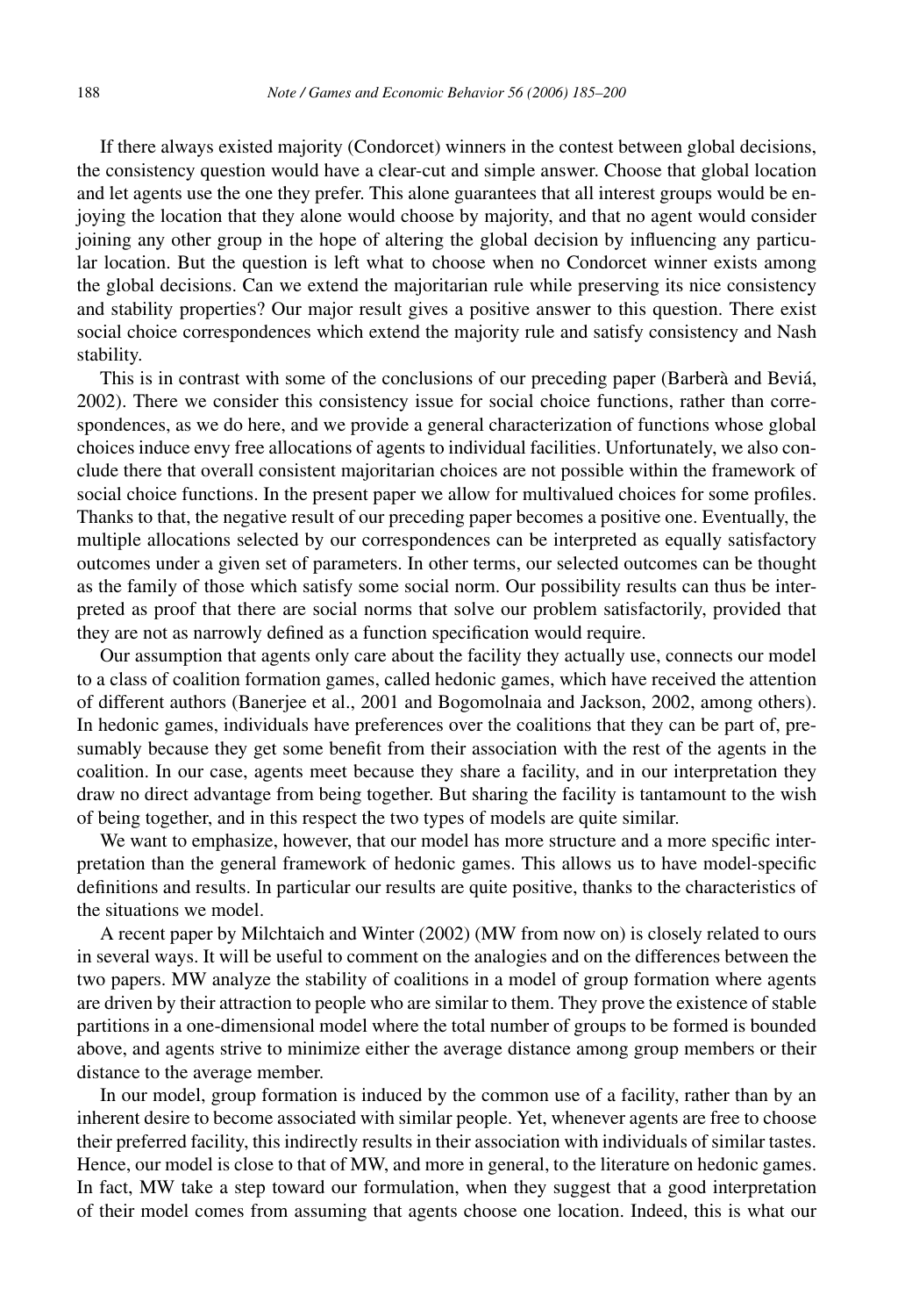agents do, once the facilities are located. We add some more richness to the analysis by explicitly allowing agents to play a role in determining the location of the facilities among which they may then choose from.

The rest of the paper is organized as follows. In Section 2, we present our model in detail. In Section 3 we discuss the properties that Condorcet winners have whenever they exist. Section 4 studies the existence of Condorcet rules that select internally consistent and Nash stable decisions. Finally, in Section 5 we conclude.

## **2. The model**

The model we present is essentially the one considered in Barberà and Beviá (2002). The major difference is that here we model social decision rules as correspondences, while in the previous paper we considered the case of functions.

We consider problems that involve any finite set of agents. Agents are identified with elements in N, the set of natural numbers. Let  $\mathfrak S$  be the class of all finite subsets of N. Elements of  $\mathfrak S$ , denoted as  $S, S', \ldots$ , stand for particular societies, whose cardinality is denoted by  $|S|, |S'|$ , etc.

We now describe the decisions that societies can face. These are determined by the number and the position of relevant locations, and by the sets of agents who are allocated to each location.

A natural number  $k \in \mathbb{N}$  will stand for the number of locations. Then, given  $S \in \mathfrak{S}$  and  $k \in \mathbb{N}$ , an *S/k-decision* is a *k*-tuple of pairs  $d = (x_h, S_h)_{h=1}^k$ , where  $x_h \in \mathbb{R}$ , and  $(S_1, \ldots, S_k)$  is a partition of *S*. We interpret each  $x_h$  as a location and  $S_h$  as the set of agents who is assigned to the location  $x_h$ . Notice that some elements in the partition may be empty. This will be the case, necessarily, if  $k > |S|$ . We call  $d_L = (x_1, \ldots, x_k)$  the vector of *locations*, and  $d_A = (S_1, \ldots, S_k)$ the vector of *assignments*.

Let  $D(S, k)$  be the set of  $S/k$ -decisions,  $D(k) = \bigcup_{S \in \mathfrak{S}} D(S, k)$  the set of *k*-decisions, and  $D = \bigcup_{k \in \mathbb{N}} D(k)$  the set of decisions. For each agent *j* ∈ N, the set of *k*-decisions which concern *j* is  $D_j(k) = \bigcup_{\{S \in \mathfrak{S} | j \in S\}} D(S, k)$  and the *set of decisions that concern j* is  $D_j = \bigcup_{k \in \mathbb{N}} D_j(k)$ .

Agents are assumed to have complete, reflexive, transitive preferences over decisions which concern them. That is, *agent i*'s *preferences* are defined on  $D_i$ , and thus, rank any pair of  $S/k$ and *S'* / *k'*-decisions provided that  $i \in S \cap S'$ . Denote by  $\succcurlyeq_i$  the preferences of agent *i* on  $D_i$ .

We shall assume all along that preferences are *singleton-based*. Informally, this means that agents' rankings of decisions only depend on the location they are assigned to, not on the rest of locations or on the assignment of other agents to locations. This assumption is compatible with our interpretation that agents can only use the good provided at one location, and that this is a public good subject to no congestion. Formally, a preference  $\succ_i$  on  $D_i$  is singleton-based if there is a preference  $\overline{\succ}_{i}$  on  $\mathbb{R}$  such that for all  $d, d' \in D_{i}, d \succcurlyeq_{i} d'$  if and only if  $x(i, d) \succcurlyeq_{i} x(i, d')$ , where  $x(i, d)$  denotes the location to which agent *i* is assigned under the decision *d*.

In all that follows, we shall assume that for all  $i \in N$ ,  $\succeq_i$  is singleton-based, and in addition, that the order  $\overline{\succ}_{i}$  is *single-peaked*. That is: for each  $\overline{\succ}_{i}$ , there is an alternative  $p(i)$  which is the unique best element for  $\overline{\succ}_{i}$ ; moreover, for all *x*, *y*, if  $p(i) \ge x > y$ , then  $x >_{i} y$ , and if  $y > x \geq p(i)$ , then  $x \geq i$  *y*. Under the assumption that  $\succeq i$  is singleton-based, there is a one to one relation between preferences on decisions,  $\succcurlyeq_i$ , and preferences on locations,  $\succcurlyeq_i$ . Thus, from now on we will not make any distinction between the two.

Given  $S \in \mathfrak{S}$ , *preference profiles for S* are  $|S|$ -tuples of preferences, and we denote them by  $P_S, P'_S, \ldots$ .

We denote by  $P$  the set of all preferences described above, and by  $P^S$  the set of preference profiles for *S* satisfying those requirements.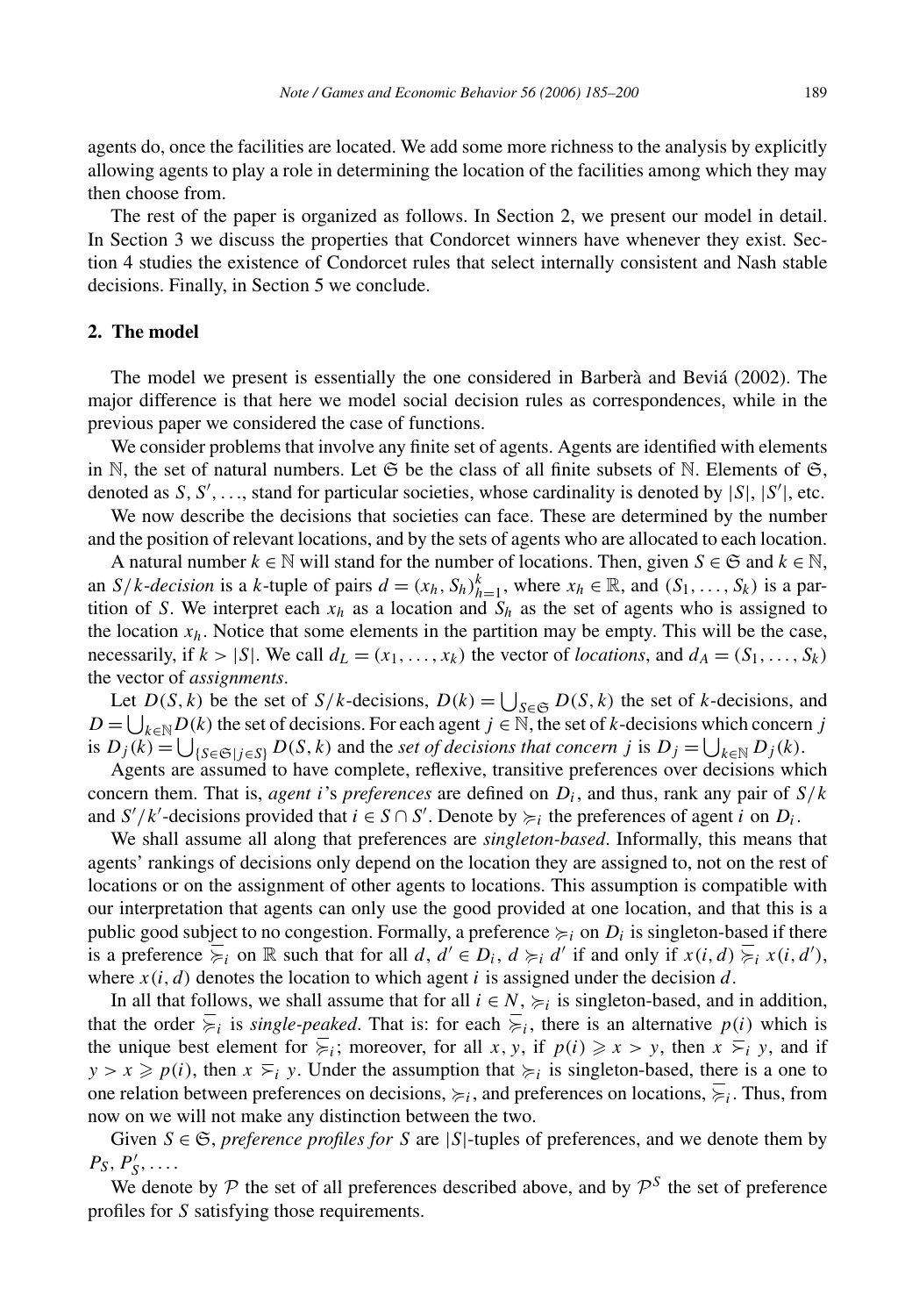A *collective choice correspondence* will select a set of *k*-decisions, for each given *k*, on the basis of the preferences of agents in coalition *S*, for any coalition  $S \in \mathfrak{S}$ . Formally,

**Definition 1.** A collective choice correspondence is a correspondence  $\varphi$  :  $\bigcup_{S \in \mathfrak{S}} \mathcal{P}^S \times \mathbb{N} \to D$ such that, for all  $S \in \mathfrak{S}$ ,  $P_S \in \mathcal{P}^S$  and  $k \in \mathbb{N}$ ,  $\varphi(P_S, k) \subset D(S, k)$ .

We have defined  $S/k$ -decisions to represent both the location of facilities and the assignment of agents to locations. Given that, a collective choice correspondence simultaneously determines both aspects of the decision. Although this is a valid description of the final result of the allocation process, it is not contradictory with the more vivid two-stage interpretation that is suggested in the introduction. Namely, one can think that the final *S/k*-decision is arrived at because agents first determine locations and then allocate themselves voluntarily to one of these locations. We shall return to this interpretation later on.

#### **3. Condorcet winners and their properties**

We now define the classical notions of efficiency and of Condorcet winner as they apply to our specific model.

**Definition 2.** An *S/k*-decision *d* is efficient if there is no *S/k*-decision *d'* such that  $d' \geq d$  for every agent  $i \in S$  and  $d' \succ_i d$  for some  $j \in S$ .

Notice that efficiency in our model imposes the following two requirements. One is that all locations should be in between the peaks of the agents who use them (otherwise, there would be an obvious Pareto improvement, since preferences are single peaked). The other requirement, once the locations are fixed, is that all agents should be assigned to the location they most prefer (otherwise, bringing them to their preferred location would be a Pareto improvement). This last requirement implies that efficient decisions are envy-free in the following sense:

**Definition 3.** An *S/k*-decision  $d = ((x_h, S_h))_{h=1}^k \in D(S, k)$  is *envy-free* if for all  $i \in S$ ,  $x(i, d) \ge i$  $x_h$  for all  $x_h \in d_L$ .

**Definition 4.** An *S/k*-decision  $d \in D(S, k)$  is a Condorcet winner for  $P_S$  and *k* if  $|\{i \in S\}|$  $d \succ_i d'$ |  $\geq |{i \in S \mid d' \succ_i d}|$  for all  $d' \in D(S, k)$ . Given  $S \in \mathfrak{S}, P_S \in \mathcal{P}^S$  and  $k \in \mathbb{N}$ , let  $CW(P_S, k)$  be the set of  $S/k$ -decisions that are Condorcet winners for  $P_S$  and  $k$ .

When a Condorcet winner exists, it is the outcome that would result from a majority vote among all possible *S/k*-decisions. Alternatively, we can justify our interest in Condorcet winners as a test for the solidity of collective decisions. Indeed, the choice of a Condorcet winner guarantees that no majority can challenge the selected outcome.

In our model, Condorcet winners have nice properties whenever they exist.

Let us illustrate the class of properties that decisions and rules can be expected to satisfy by considering an example.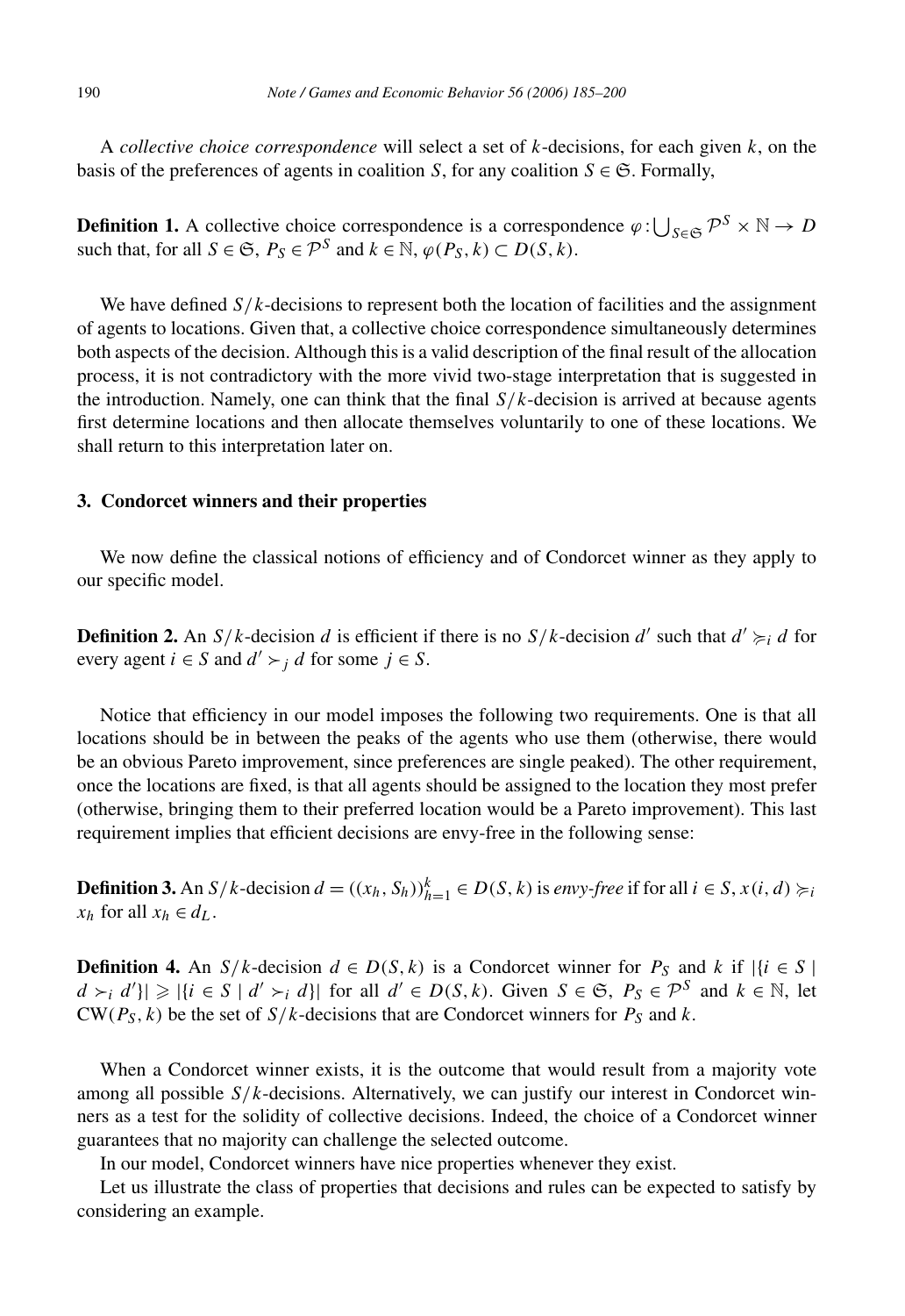

**Example 2.** A society with 16 agents must locate two facilities and assign each of the agents to one of the two. Agents have Euclidean preferences on the  $\text{line}^1$  with peaks as follows: For  $i \in \{1, 2\}$ ,  $p(i) = i$ ,  $p(3) = 4.5$ ,  $p(4) = 5$ ,  $p(5) = 6$ , for all  $i \in \{6, ..., 10\}$ ,  $p(i) = 8$ ,  $p(11) = 10.1$ ,  $p(12) = 11$ ,  $p(13) = p(14) = 13$ ,  $p(15) = p(16) = 14$ . In this society, decisions are expressed by two pairs  $((x_1, S_1), (x_2, S_2))$ , where  $x_1$  and  $x_2$  are the locations of the public facilities and *S*1, *S*<sup>2</sup> are the set of agents who are assigned to these facilities, respectively. Figure 1 provides a graphical representation of the agents' preferences and it shows a particular decision  $d = ((8, \{1, \ldots, 11\}), (13, \{12, \ldots, 16\}))$ . With Euclidean preferences it is enough to represent the peaks of the agents on the line. Each circle over a point of the peaks contains a number, indicating what agent has a peak at that point. A decision  $d = ((x_1, S_1), (x_2, S_2))$  will be represented by the labels  $x_1$ ,  $x_2$  at the appropriate points of the line, and by squares containing the agents in *S*<sup>1</sup> and *S*2, respectively.

If the members of this society were to choose one decision by majority voting, which one(s) would they select? There may be several possible choices, but they should all be Condorcet winners: that is, decisions which would not loose by majority against any other one. In our example, the decision that we have represented,  $d = ((x_1, S_1), (x_2, S_2))$  is a Condorcet winner. The fact that *d* is a Condorcet winner has consequences. Specifically, it guarantees that it satisfies a number of nice properties, which we shall here describe informally, and then define precisely.

(1) The decision *d* is Pareto efficient. Indeed, there is no other way to locate the decisions and to assign agents to them which all agents would unanimously support over *d* (with some being possibly indifferent).

(2) The decision *d* satisfies an attractive property of internal consistency. Notice that *d* identifies the set  $S_i$  as that of the users of the facility located at  $x_i$ . Suppose that agents in  $S_i$  were in a position to reconsider, just by themselves, whether  $x_i$  is indeed the best location for the facility that they are the only users of. If these agents were to vote by majority on that issue,  $x_i$  would indeed be chosen, since it is the median of the peaks of agents in  $S_i$ , each of which has single peaked preferences. Global decisions give rise to a partition of society, and internal consistency means that the members inside each partition agree, by majority, on the locations of their own facility.

<sup>&</sup>lt;sup>1</sup> Euclidean preferences have their best element at some point *t*, and can be represented by the utility function  $u(x) =$  $-|t - x|$ . They are a special case among the single-peaked.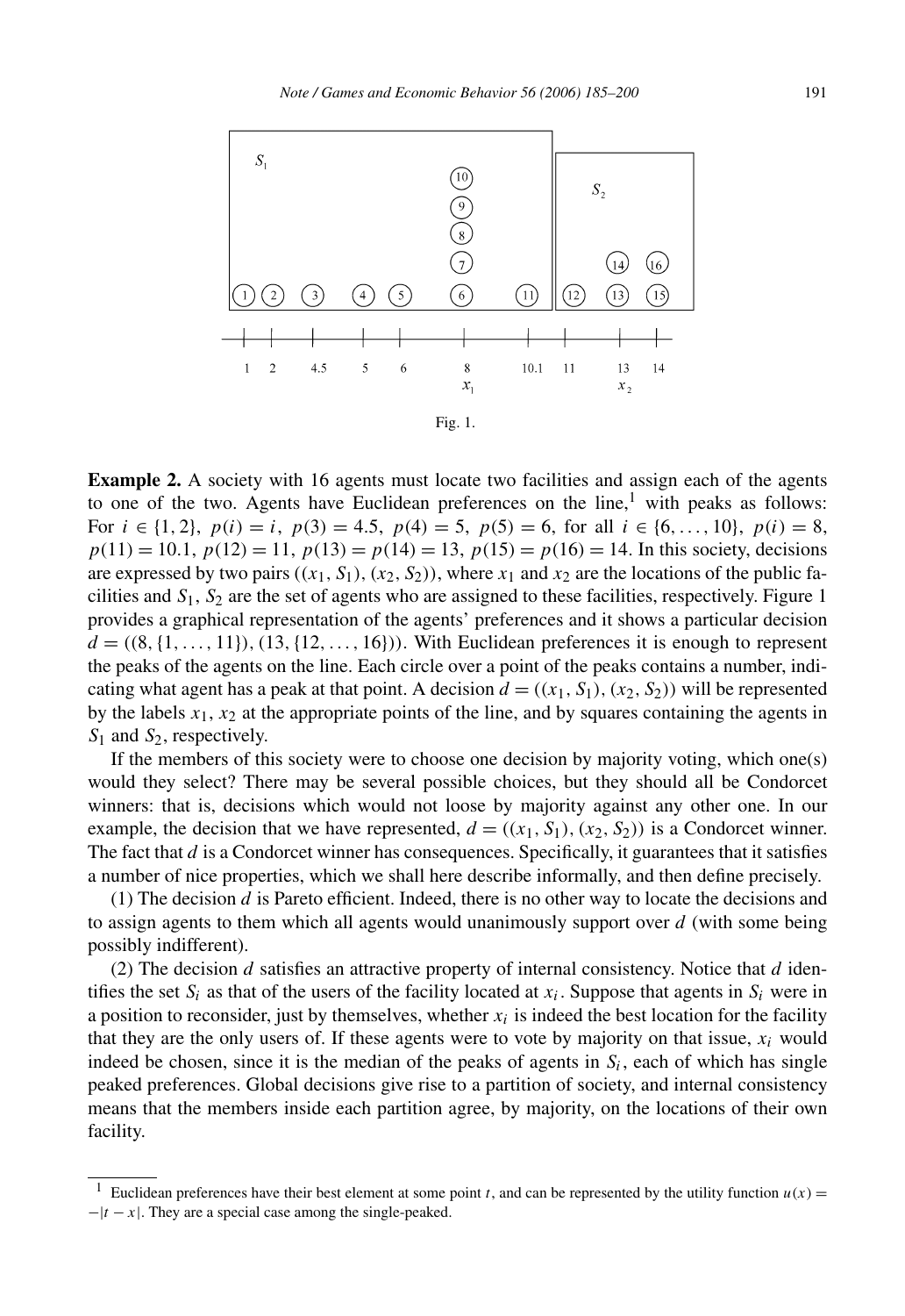(3) The decision *d* satisfies nice properties of no-envy and Nash stability, both related to the question whether agents who are assigned to a certain facility will have incentives to accept this assignment, or else would prefer to join a different set of users. Condorcet winners in our model are envy-free. This means that no agent who is assigned to one facility would prefer to use any of the other facilities which are made available to other agents as part of the same decision. It is easy to see that, if the initial allocation is efficient, and ours is, then it is envy-free. Indeed, this is due to the absence of congestion in the consumption of the public facilities. Therefore, no agent will have incentives to change facilities under an efficient decision, unless the agent can foresee that joining another group may induce a favorable change in the location of the relevant facilities. This leads us to the notion of Nash stability, involving the comparison of any allocation with others that may have resulted if agents had the right to be allocated as they wished. In order to define Nash stability, we need to be specific on how one agent could modify an initial allocation by joining a group different than the one she was originally assigned to. In our example, we may check that, under the sustained hypothesis that the facility assigned to each group is a majority winner for its members, no agent could benefit from joining a different group than the one they are initially assigned to.2 The fact that decision *d* satisfies these interesting properties is not an accident. Rather, we shall prove that it is a consequence of the fact that this decision is a Condorcet winner among global decisions of the form  $((x_1, S_1), (x_2, S_2))$ .<sup>3</sup>

Let us now define formally the properties discussed in Example 2, and prove that whenever a global Condorcet winner exists, it satisfies all of them.

**Definition 5.** An *S/k*-decision  $d = ((x_h, S_h))_{h=1}^k \in D(S, k)$  is *internally consistent* if  $d_h =$  $(x_h, S_h) \in CW(P_{S_h}, 1)$  for all *h* such that  $S_h \neq \emptyset$ .

An interesting implication of choosing a global Condorcet winner is that this guarantees the internal consistency and efficiency of our choices.

**Proposition 1.** *Given*  $S \in \mathfrak{S}$ ,  $P_S \in \mathcal{P}^S$  *and*  $k \in \mathbb{N}$ , *if an*  $S/k$ *-decision*  $d = ((x_h, S_h))_{h=1}^k \in$ CW*(PS,k), then d is internally consistent and efficient.*

**Proof.** Internal consistency is proven in Barberà and Beviá (2002). Suppose that *d* is not efficient, then there is an *S/k*-decision *d'* such that  $d' \geq i$  *d* for every agent  $i \in S$  and  $d' \geq j$  *d* for some  $j \in S$ . Thus,  $|\{i \in S \mid d' \succ_i d\}| > |\{i \in S \mid d \succ_i d'\}|$ . Therefore, the decision *d'* beats *d* in majority comparisons, which contradicts the fact that  $d \in CW(P_S, k)$ .  $\Box$ 

We now turn to Nash stability, which occurs when agents, after envisaging the possibility of joining another group and considering that the object assigned to this new group may be reallocated accordingly, consider that they should remain at their original location. Formally,

 $2$  Group Nash stability is a stronger requirement than Nash stability, that will not always be possible to respect in our context, but would also hold for Condorcet winners. We discuss this in the appendix.

<sup>3</sup> In this and all other examples, we shall assume that agents have euclidean preferences. One consequence of this is that, all groups in partitions satisfying our requirements will be connected. But this is just for these special preferences, and it should not be expected in the more general case of single peaked preferences, which are the ones we assume in the paper. The reader may check that our formal proofs never assume connectedness of groups, as it need not hold in the general framework.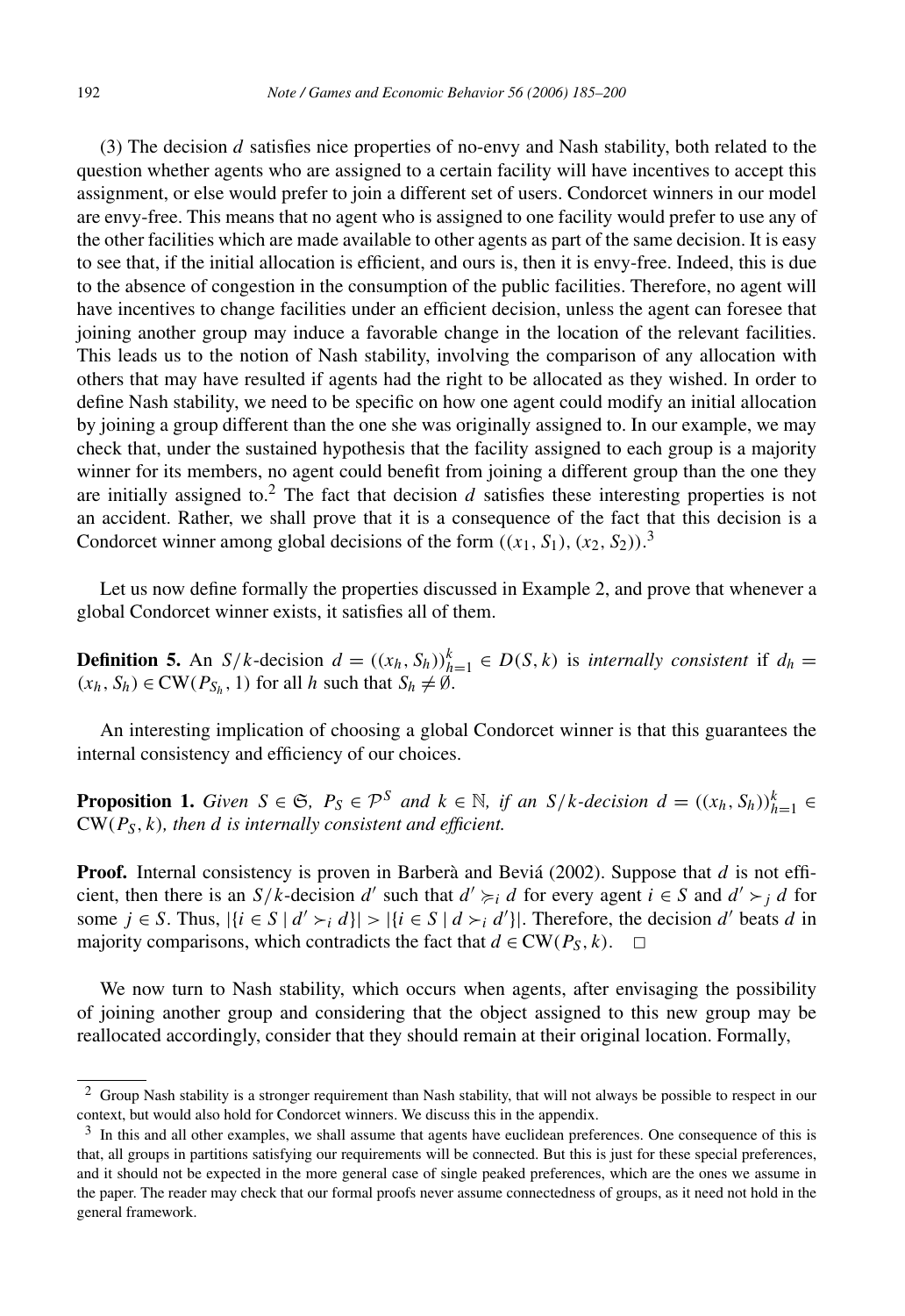**Definition 6.** An *S/k*-decision  $d = ((x_h, S_h))_{h=1}^k \in D(S, k)$  is *Nash stable* if for all *h*, *j*, with *h*  $\neq$  *j* and for all *i* ∈ *S<sub>h</sub>*, there is  $\bar{x}$  ∈ CW( $P_{S_j \cup \{i\}}$ , 1) such that *x*(*i, d*)  $\succcurlyeq_i \bar{x}$ .

Our definition of Nash stability requires agents to compare the sets of decisions resulting from assigning themselves to their initially preferred location, with those that would arise if they declared themselves members of another group of users, and had an influence on the final locations. Since we are working with correspondences, agents may thus be led to compare sets of decisions, while at present we have only defined their preferences over single decisions. Extending preferences from single alternatives to sets is always a delicate exercise, that has consequences (see Barberà et al., 2004). What we choose to do here is to consider a weak extension of the preferences, whose consequences are that agents will only engage in deviations from one group to another when the gains from such moves are unequivocal. Because of this, Nash stability is easier to reach under our extension to set comparisons than it would be under stronger extensions. Notice, however, that even with our present definition, group-Nash stability may not be guaranteed (see the appendix). Indeed, we are imposing a meaningful restriction.

Let us briefly comment on interpretations. No envy is a natural stability requirement if we interpret that the locations of the different facilities are final. Then, the only possible changes in allocations are changes in the sets of agents who get service at each location. No envy guarantees that agents are at their best location among these fixed ones. Nash stability is a stronger requirement, which makes sense when we think that the decisions are at an interim stage, and that the location of facilities can still be changed by the vote of those who claim to have an interest on them. Then, a Nash stable allocation is one where no agent would want to express interest for joining any group other than the one he is assigned to.

Our next proposition shows that global Condorcet winners are Nash stable.

**Proposition 2.** *Given*  $S \in \mathfrak{S}$ ,  $P_S \in \mathcal{P}^S$  *and*  $k \in \mathbb{N}$  *if an*  $S/k$ *-decision*  $d = ((x_h, S_h))_{h=1}^k \in \mathbb{N}$ CW*(PS,k), then d is Nash stable.*

**Proof.** Suppose that there is a global Condorcet winner which is not Nash stable. That is, there is *d* ∈ CW( $P_S$ , *k*), *h*, *q*, with *h* ≠ *q* and *i* ∈ *S<sub>h</sub>*, such that  $\bar{x}$  ≻ *i x*(*i*, *d*) for all  $\bar{x}$  ∈ CW( $P_{S_o \cup \{i\}}$ , 1). Without loss of generality suppose that  $h = q + 1$ . Let  $[y_1, y_2] = CW(P_{S_q \cup \{i\}}, 1)$ . Let  $d'$  be such that  $d'_{l} = d_{l}$  for all  $l \notin \{q, h\}, d'_{q} = (y_{1}, S_{q} \cup \{i\}), d'_{h} = (x_{h}, S_{h} \setminus \{i\})$ . We will prove that  $d'$  wins by majority over *d*, a contradiction to the initial assumption that *d* is a global Condorcet winner. Let us check that |{*j* ∈ *S* | *d <sup>j</sup> d*}| *>* |{*j* ∈ *S* | *d <sup>j</sup> d* }|. Notice that {*j* ∈ *S* | *d <sup>j</sup> d*}={*j* ∈  $S_q \cup \{i\} \mid y_1 \succ_j x_q\}$ , and since  $y_1 \in CW(P_{S_q \cup \{i\}}, 1)$ ,  $|\{j \in S_q \cup \{i\} \mid y_1 \succ_j x_q\}| \geq |\{j \in S_q \cup \{i\}\}|$  $x_q \succ_i y_1$ . Hence, we only need to prove that this inequality is strict. Given that  $d \in CW(P_S, k)$ , *d* is envy-free, then  $x(i, d) \succcurlyeq_i x_q$ , and since agent *i* prefers any element in CW( $P_{S_q \cup \{i\}}$ , 1) to *x*(*i, d*), *x<sub>q</sub>* ∉ *CW*( $P_{S_q \cup \{i\}}$ , 1), which implies that  $x_q < y_1$ . Then  $|\{j \in S_q \cup \{i\} \mid y_1 > j x_q\}|$  $|{j \in S_q \cup \{i\} \mid x_q > j \n$ y<sub>1</sub> $\}|$ , and trivially,  $|{j \in S_q \cup \{i\} \mid x_q > j \n$ y<sub>1</sub> $\}| = |{j \in S \mid d > j \n} d'$ }, which contradicts the fact that  $d \in CW(P_S, k)$ .  $\Box$ 

We have shown that global Condorcet winners are efficient, envy-free, internally consistent and Nash stable decisions.<sup>4</sup> Hence, if it were always possible to choose Condorcet winners, this

<sup>&</sup>lt;sup>4</sup> Actually, these global Condorcet winners, when they exist, also satisfy the stronger condition of group Nash stability (see the appendix).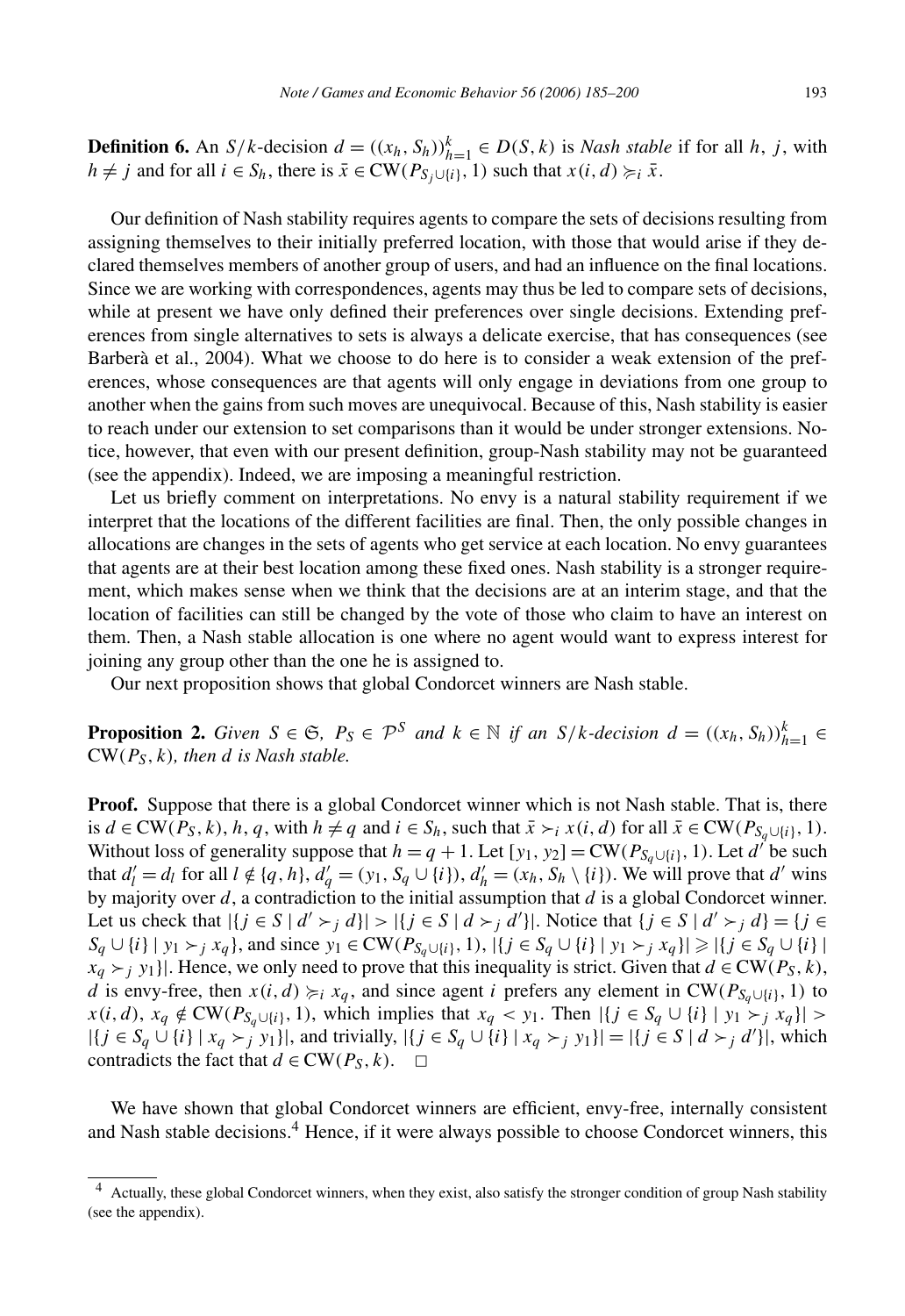

would define a rule guaranteeing the simultaneous satisfaction of all these desiderata. However, Condorcet winners do not always exist in our setup, as shown in the following example. The inexistence occurs despite our strong restrictions on preferences, which guarantee the existence of Condorcet winners when  $k = 1$ . Because of that, the design of attractive rules will require further attention.

**Example 3.** *Condorcet winners may fail to exist.* A society with 14 agents must locate two facilities and assign each of the agents to one of the two. Agents have Euclidean preferences on the line, with peaks as follows:  $p(i) = i$ , for all  $i = 1, \ldots, 4$  and  $p(5) = 32$ ,  $p(6) = 33$ , *p(*7*)* = 34, *p(*8*)* = 67, *p(*9*)* = 68, *p(*10*)* = 69, *p(*11*)* = 97, *p(*12*)* = 98, *p(*13*)* = 99, *p(*14*)* = 100. Let us see that  $CW(P_S, 2) = \emptyset$ . We already know that if  $d = (d_1, d_2) \in CW(P_S, 2)$ , then  $d_h \in CW(P_{S_h}, 1)$  for  $h \in \{1, 2\}$  and *d* should be an efficient *S*/2-decision. We represent in Fig. 2 the preferences of the agents and the unique decision,  $d = ((x_1, S_1), (x_2, S_2))$  that satisfies these properties, and thus, the unique potential candidate. However *d* is not a Condorcet winner for  $P_S$  and 2 since it is defeated by majority by  $d' = ((y_1, S'_1), (y_2, S'_2))$  (this decision is represented in figure 2 with dotted lines). Indeed,  $\{i \in S \mid d' > d\} = \{5, 6, 7, 8, 9, 10, 12, 13, 14\}$ , and  $\{i \in S \mid d' = 1, 1, 2, 3, 4\}$  $d > d'$ } = {1*,* 2*,* 3*,* 4*,* 11}.

In view of this example, we cannot expect any collective choice correspondence to always select decisions which are Condorcet winners. We can demand, however, that they always do if such winners exist at all. Our analysis will concentrate on rules that satisfy this requirement, to be called Condorcet rules.

**Definition 7.** A collective choice correspondence  $\varphi$  *is a Condorcet rule* if for all  $S \in \mathfrak{S}$ ,  $P_S \in \mathcal{P}^S$ and  $k \in \mathbb{N}$  such that  $CW(P_S, k) \neq \emptyset$ ,  $\varphi(P_S, k) = CW(P_S, k)$ .

#### **4. Internally consistent, Nash stable and efficient Condorcet rules**

The possibility that collective choices may fail to be Condorcet winners at some profiles leads to the following question: are there Condorcet rules which are internally consistent, Nash stable and efficient?

As a first step toward an answer, we need to prove that there are always internally consistent, Nash stable and efficient decisions. This is the objective of the following proposition.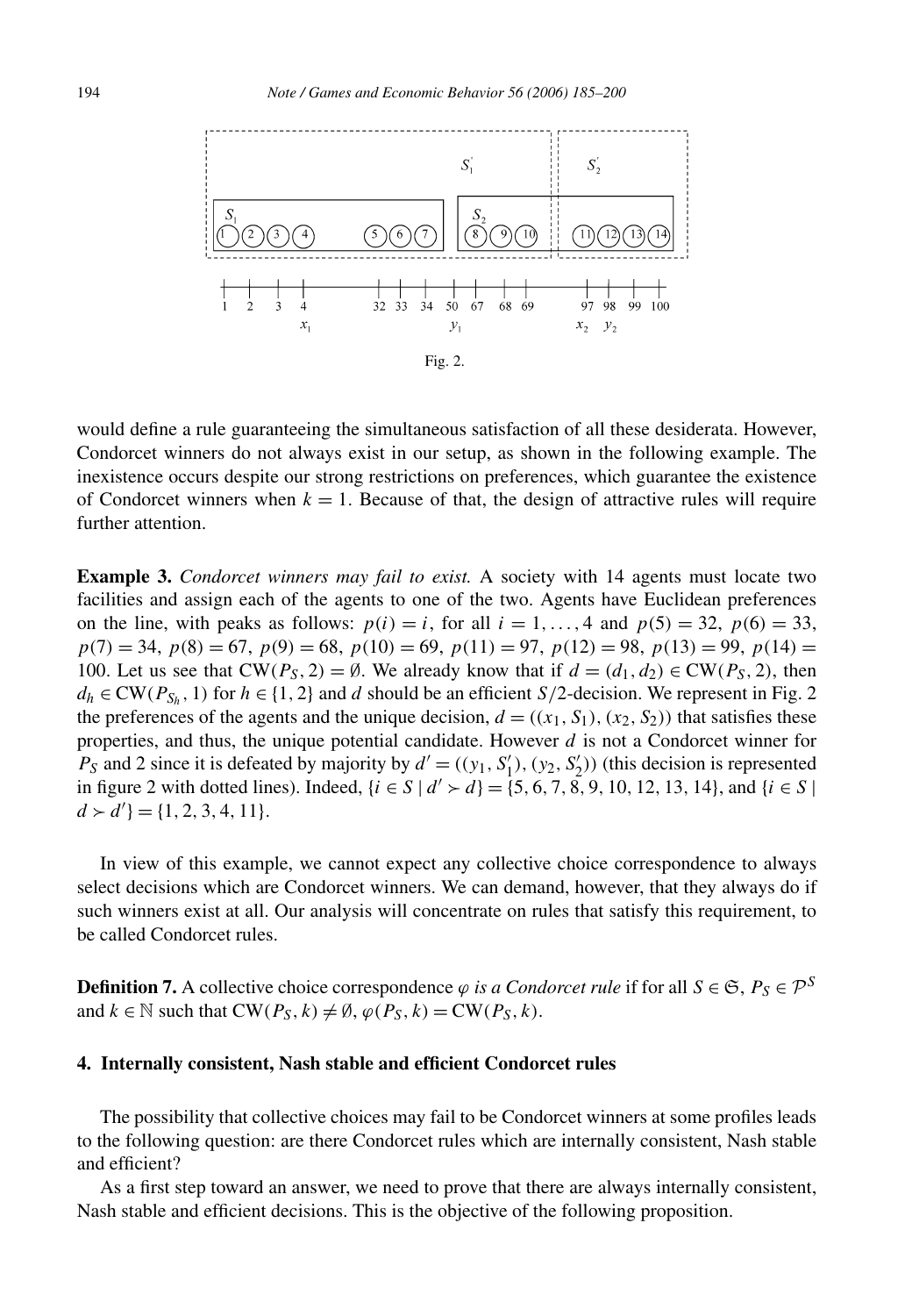Let us first fix some notation. The lower median of a finite collection *K* of real numbers is denoted by lmed*(K)*. It stands for the median when the cardinality of *K* is odd, and for the lowest value of the median if the cardinality is even.<sup>5</sup>

**Proposition 3.** *For each*  $S \in \mathfrak{S}$ ,  $P_S \in \mathcal{P}^S$  *and*  $k \in \mathbb{N}$ , *there exist decisions*  $d \in D(P_S, k)$  *that are internally consistent, Nash stable and efficient.*<sup>6</sup>

**Proof.** Let  $S \in \mathfrak{S}$ ,  $P_S \in \mathcal{P}^S$  and  $k \in \mathbb{N}$ . If there are at most *k* different peaks, we are done by locating in each of the different peaks a facility, and assigning the agents with the same peak to the same facility. Clearly, this decision is internally consistent, Nash stable and efficient. Hence, suppose that there are at least *k* different peaks. Let us order the agents by increasing order of their peaks. Let  $S_h^1 = \{i \in S \mid p(i) = p(h)\}\$  for all  $h \in \{1, ..., k - 1\}$ , and  $S_k^1 = \{i \in S \mid p(i) > p(k-1)\}\$ . Let  $x^1 = (x_h^1)_{h=1}^k$  be such that  $x_h^1 = \text{lmed}(p(i))_{i \in S_h^1}$ , for  $h \in \{1, \ldots, k\}$ , and let  $d^1 = (x_h^1, S_h^1)_{h=1}^k$ . By construction, this decision is internally consistent. Notice that,  $x_h^1 = p(h)$  for all  $h \in \{1, ..., k-1\}$ . If for all  $i \in S_k^1$ , there is  $\bar{x} \in CW(P_{S_{k-1}^1 \cup \{i\}}, 1)$ such that  $x_k^1 \succcurlyeq_i \bar{x}$ , this decision is Nash stable. Notice also that the decision is envy free because  $x_{k-1}^1 \leq x \leq x_k^1$  and since preferences are single peaked, for all  $i \in S_k^1$ ,  $x_k^1 \geq i$ ,  $x_{k-1}^1$ . Furthermore, all the locations are different and each of them coincides with the peak of an agent. Thus, the decision is also efficient. In this case we are done. Otherwise, let  $I = \{i \in S^1_k \mid k \in S^2_k\}$ for all  $\bar{x}$  ∈ CW( $P_{S_{k-1}^1 \cup \{i\}}$ , 1),  $\bar{x} >_i x_k^1$ , and let  $S_{k-1} = S_{k-1}^1 \cup I$ . Let  $y_{k-1} = \text{Imed}(p(l))_{l \in S_{k-1}}$ . First of all, notice that for all *i*,  $j \in I$ ,  $\text{Imed}(p(l))_{l \in S^1_{k-1} \cup \{i\}} = \text{Imed}(p(l))_{l \in S^1_{k-1} \cup \{j\}} \leq y_{k-1} < x_k^1$ . Notice that we can have agents in  $S_k^1$  which prefer  $x_k^1$  to any point in  $CW(P_{S_{k-1}^1 \cup \{i\}}, 1)$ , but they have their peaks between  $x_{k-1}^1$  and  $y_{k-1}$ , which implies that they prefer  $y_{k-1}$  to  $x_k^1$ . Let  $S_k' \subset S_k^1$  be the set of those agents. For each  $i \in S_k'$ , let  $z_i$  be such that agent *i* is indifferent between  $x_k^1$  and  $z_i$ . Let us order the agents in  $S'_k$  by increasing order of  $z_i$ . Then  $[z_{i+1}, x_k^1]$  ⊆  $[z_i, x_k^1]$ . Take the first agent in this set. Then, lmed $(p(l))_{l \in S_{k-1} \cup \{1\}} \geq 1$  *y<sub>k−1</sub>*, and since  $y_{k-1} \geq 1$   $x_k^1$ , lmed $(p(l))_{l \in S_{k-1} \cup \{1\}} \in [z_1, x_k^1]$ . If lmed $(p(l))_{l \in S_{k-1} \cup \{1\}} \in [z_2, x_k^1]$ , add agent 2 to  $S_{k-1} \cup \{1\}$ , and we get that  $\text{lmed}(p(l))_{l \in S_{k-1} \cup \{1,2\}} \geq 2 \text{lmed}(p(l))_{l \in S_{k-1} \cup \{1\}}$ , which will imply that lmed $(p(l))_{l \in S_{k-1} \cup \{1,2\}}$  ∈ [*z*<sub>2</sub>*, x*<sub>k</sub><sup>1</sup>]. We keep adding agents from *S*<sup>'</sup><sub>k</sub> in the above defined order whenever  $\text{lmed}(p(l))_{l \in S_{k-1} \cup \{1,2,\ldots,i\}}) \in [z_{i+1}, x_2^1]$ . Let  $S_k'^1$  be this subset of agents. Then, for all  $i \in S'_k \setminus S'^1_k$ , lmed $(p(l))_{l \in S_{k-1} \cup S'^1_k} \notin [z_i, x_k^1]$ . Notice that all agents in  $S'_k \setminus S'^1_k$ have their peaks between  $\text{lmed}(p(l))_{l \in S_{k-1} \cup S_k^{\prime}}$  and  $x_k^1$ . Once this process is completed, consider the following sets of agents:  $S_{k-1}^2 = S_{k-1} \cup S_k'^1$ ,  $S_k^2 = S_k^1 \setminus \{I \cup S_k'^1\}$ , and  $S_h^2 = S_h^1$  for all *h* ∈ {1, ..., *k* − 2}. Let  $x_h^2$  = lmed $((p(l))_{l \in S_h^2}$  for all *h* ∈ {1, ..., *k*}. Notice first that for all *i* ∈ *I*, lmed $(p(l))_{l \in S^1_{k-1} \cup \{i\}} \le x_{k-1}^2 < x_k^1$  and therefore,  $x_{k-1}^2 ≻_i x_k^1$ . Also, by construction, for all  $l \in S_k^{\prime 1}, x_{k-1}^2 \succcurlyeq_l x_k^1$ . And since  $x_k^2 \ge x_k^1$ , for all  $l \in S_{k-1}^2, x_{k-1}^2 \succcurlyeq_l x_k^2$ . Therefore, once the process has finished, no agent that has been moved in order to join a different group, wants to go back

<sup>5</sup> We cannot simplify our analysis by assuming an odd number of voters because the nature of our questions require the size of the electorate to be variable and endogenously given.

<sup>&</sup>lt;sup>6</sup> There are cases where requiring group Nash stability would be too strong. As we show in the appendix, we cannot strengthen Proposition 3 to include group Nash stability.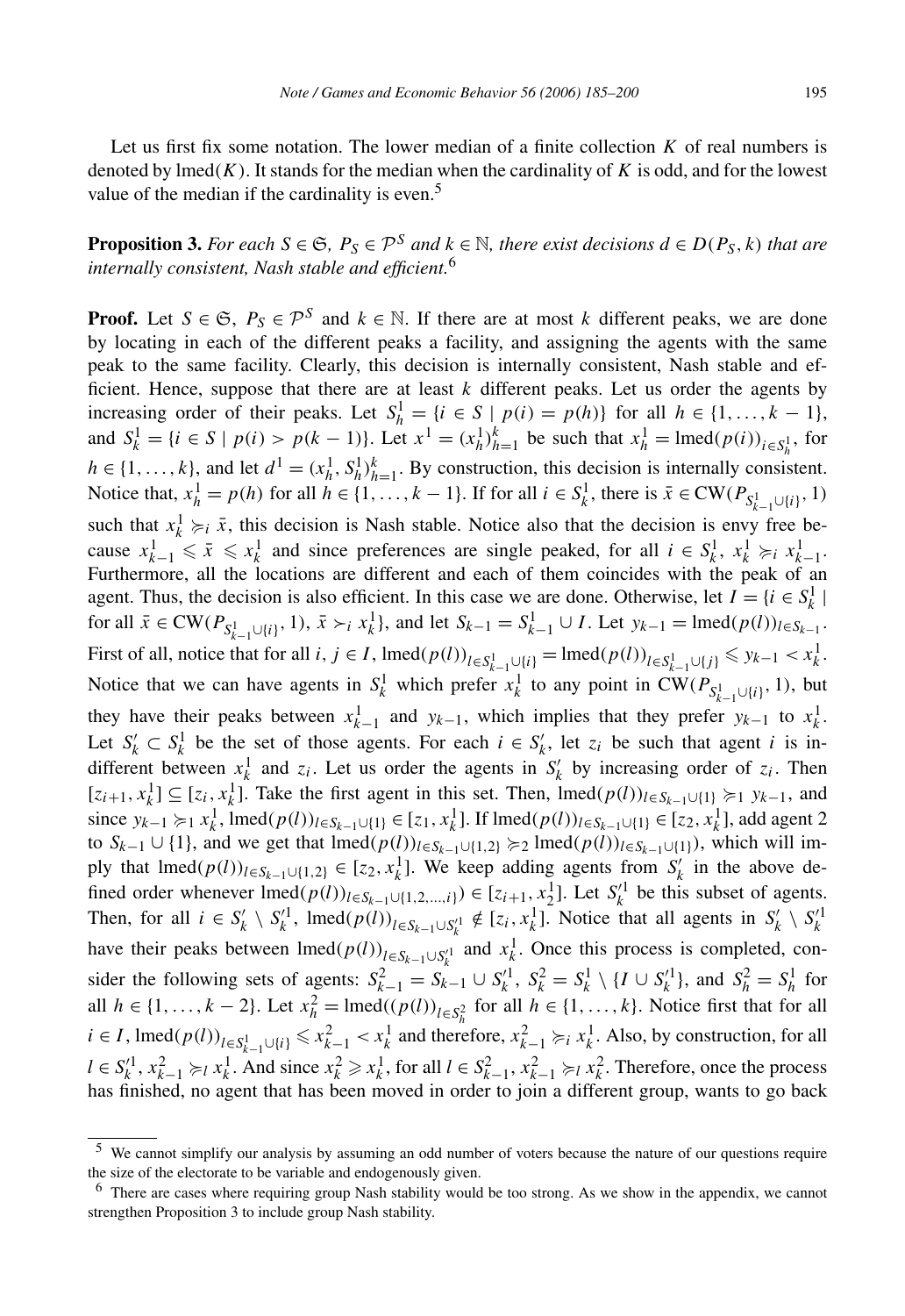

to his initial group. Clearly, the decision  $(x_h^2, S_h^2)_{h=1}^k$  is internally consistent and envy-free. Furthermore, all the locations are different, and each of them coincides with the peak of an agent, thus it is also efficient. If it is Nash stable we are done. If not, we repeat the process. Notice that, if in step *j* we do not get a decision Nash stable decision, it is because for some *h*, some  $i \in S_h^j$ and all  $\bar{x} \in CW(P_{S_{h-1}^j \cup \{i\}}, 1), \bar{x} \succ_i x_h^j$ . Thus, if this is the case, in each step we add agents from  $S_h^j$  to  $S_{h-1}^j$  in the way described above. The process will end in a finite number of steps because there are a finite number of agents, at each step  $x_h^j \ge x_h^{j-1}$  for all  $h \in \{1, ..., k\}$ , and furthermore,  $S_1^{j-1} \subseteq S_1^j$  and  $S_k^j \subseteq S_k^{j-1}$ .  $\Box$ 

For each  $S \in \mathfrak{S}$ ,  $P_S \in \mathcal{P}^S$  and  $k \in \mathbb{N}$ , let  $D^{NC}(P_S, k)$  be the set of all internally consistent, Nash stable and efficient decisions. The above proposition tells us that this set is not empty. However, not all the decisions in this set are global Condorcet winners whenever they exist, as the following example shows.

**Example 4.** The society is the same as in Example 2. Consider the decision  $d = (y_1, S_1)$ ,  $(y_2, S_2)$ ) represented in Fig. 3. The decision *d* is internally consistent, Nash stable and efficient. However, it is not a global Condorcet winner. Notice that the decision  $d' = ((7, \{1, \ldots, 10\})$ , *(*11*,*{11*,...,* 16}*)* beats the decision *d* in majority comparisons.

Therefore, a Condorcet rule satisfying all the preceding properties should map into elements from de set  $D<sup>NC</sup>(S, k)$ , but cannot simply select all of them for all profiles. Our next proposition will show that this delicate selection process is possible. We propose one specific selection procedure, and then comment on other similar methods that may lead to alternative rules also satisfying our properties.

**Definition 8.** Given  $S \in \mathfrak{S}$ ,  $P_S \in \mathcal{P}^S$  and  $k \in \mathbb{N}$ , for any  $d, d' \in D(S, k)$ , let  $N(d, d') =$  $|\{i \in S \mid d \succ_{i} d'\}|$ . Given *d* ∈ *D*(*S*, *k*), the Simpson score of *d*, denoted SC(*d*), is the minimum of  $N(d, d')$  over all  $d' \in D(S, k)$ ,  $d' \neq d$ .

An  $S/k$ -decision  $d \in D^{NC}(S, k)$  is a *restricted Simpson winner* for  $P_S$  and  $k$  if  $SC(d) \geq$ SC( $d'$ ) for all  $d' \in D<sup>NC</sup>(S, k)$ . The *restricted Simpson correspondence*, *SW*, is defined so that for each  $S \in \mathfrak{S}$ ,  $P_S \in \mathcal{P}^S$  and  $k \in \mathbb{N}$ ,

$$
SW(P_S, k) = \left\{ d \in D^{NC}(S, k) \mid SC(d) \ge SC(d') \text{ for all } d' \in D^{NC}(S, k) \right\}.
$$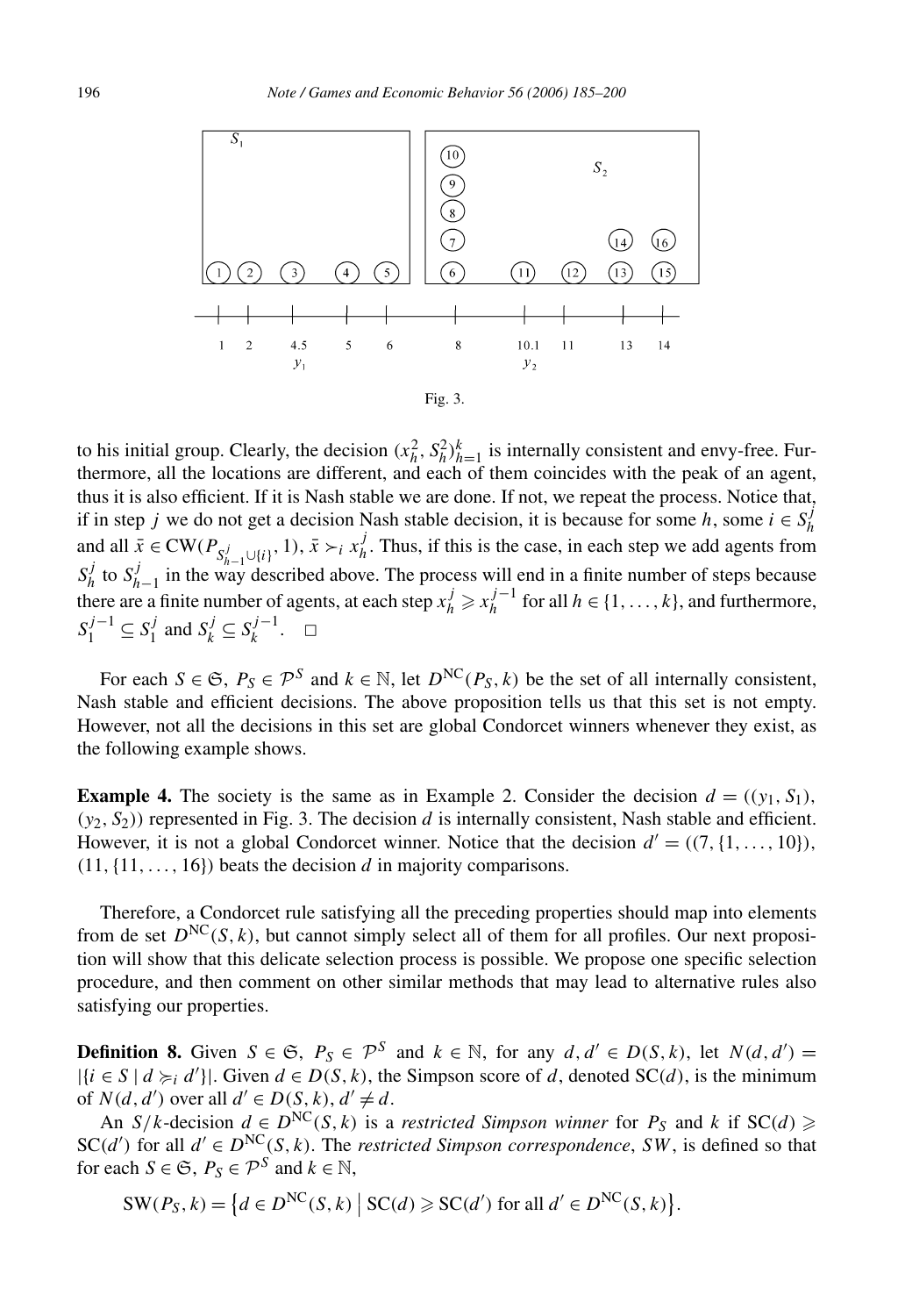In its usual version, the Simpson rule is an example of a Condorcet consistent rule. This is because the value of  $N(d, d')$  for a Condorcet winner is always greater or equal than a majority, whereas alternatives which are not Condorcet loose by majority at least once, and cannot have a score reaching the majority size. Notice that the Simpson correspondence is usually defined as choosing from the same set of elements that are used to define the Simpson score. Our variation consists in forming the Simpson scores on the basis of pairwise comparisons on the whole set  $D(S, k)$ , but then choosing only among the elements of  $D<sup>NC</sup>(S, k)$ . This will prove useful in our

**Proposition 4.** *The restricted Simpson correspondence is a Condorcet rule that selects internally consistent, efficient and Nash stable decisions.*

**Proof.** Internal consistency, efficiency and Nash stability are satisfied because we always select elements in  $D<sup>NC</sup>(S, k)$ . It suffices to show that, whenever Condorcet winners exist, they are the chosen decisions. This follows from the fact that Condorcet winners, when there are, always belong to  $D<sup>NC</sup>(S, k)$ , as shown in Propositions 1 and 2. Therefore, restricting our maximization process to the smaller set  $D<sup>NC</sup>(S, k)$  does not preclude us from still choosing them.  $\Box$ 

## **5. Concluding remarks**

case.

The Simpson rule is one of the many procedures that have been suggested to extend the majoritarian principle, producing definite choices for all preference profiles, and choosing Condorcet alternatives whenever they exist. Another famous Condorcet extension rule is Copeland's, that is usually defined when the number of alternatives is finite. Then, each alternative is assigned one point for every win in a pairwise contest, minus one for every pairwise loss, and zero for any tie. Copeland's score for each alternative is the sum of the scores obtained from all pairwise contests, and Copeland's rule is the one that chooses the alternatives with highest Copeland scores. Notice that the definition of Simpson's score is not affected by the cardinality of the set of alternatives. The values of  $N(d, d')$  will be finite as long as the number of voters is finite, and the only difference is that, when the number of alternatives is infinite, we take the max of  $N(d, d')$  over an infinite set of contenders. Moreover, since the possible values of the total scores are finite, existence of an alternative with the maximum Simpson score is not an issue.

By contrast, extending Copeland's rule involves new technicalities. A bit of measure theory is needed to extend the rule, and the existence of maximal elements needs discussion.

In principle, our arguments in the proof of Proposition 4 will stand for any Condorcet consistent rule that can be obtained by maximizing transitive relations taking maximal values at Condorcet alternatives, when these exist. However, and somewhat surprisingly, tournament theory is lacking suggestions of other rules that may naturally extend majority by assigning alternatives an ordering with the above characteristics. This, and the also surprising lack of characterizations for most of the tournament solution concepts, explain why we fall short of a full characterization of the rules under study, and must remain content with a constructive existence proof.

Finally, we want to emphasize that the analysis in our paper applies for any kind of single peaked preferences, not only Euclidean ones. When the analysis was restricted to Euclidean preferences, there is a natural connection between some of our results and the operation research literature on "the *p*-median problem." This problem consists on finding *p*-facilities on the line such that each agent is assigned to the facility that is closest to his ideal location, and the total distance that these agents have to travel is minimized. It is well known that with Euclidean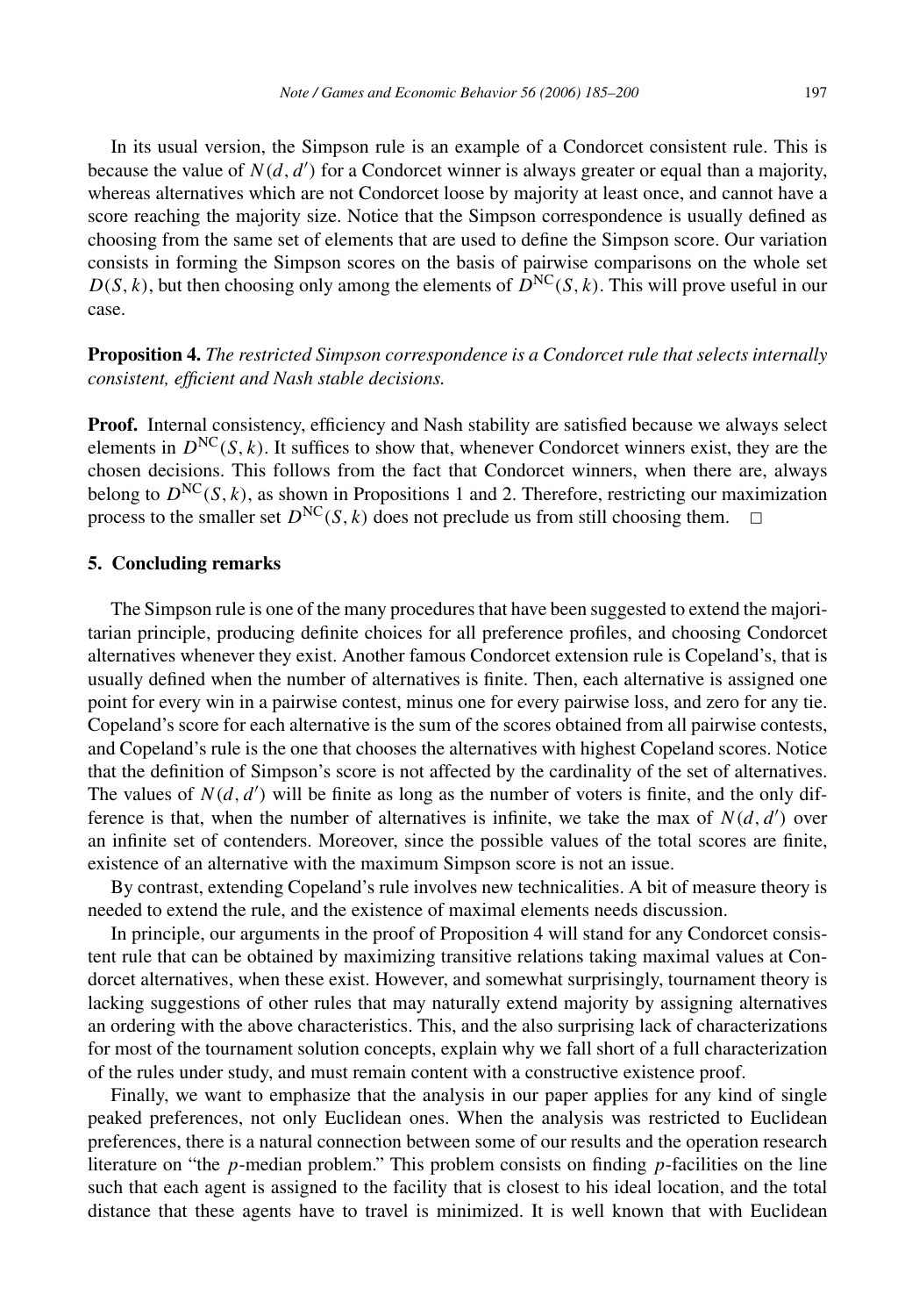preferences, if  $p = 1$ , the point that minimizes the total distance that agents must travel to the facility is a Condorcet winner (see, for example, Hansen and Thisse, 1981). However, if *p >* 1, the minimizers of the total distance need not be global Condorcet winners, whenever they exist. The following example illustrates this point.

**Example 5.** A society with 11 agents must locate two facilities and assign each of the agents to one of the two. Agents have Euclidean preferences on the line with peaks as follow:  $p(1) = 1$ ,  $p(2) = p(3) = 2$ ,  $p(4) = p(5) = 3$ ,  $p(6) = p(7) = 5$ ,  $p(8) = 6$ ,  $p(9) = p(10) = p(11) = 8$ . It is not difficult to see that the decision  $d = ((x_1, S_1), (x_2, S_2))$ , with  $x_1 = 2$ ,  $S_1 = \{1, 2, 3, 4, 5\}$ ,  $x_2 = 6$  and  $S_2 = \{6, 7, 8, 9, 10, 11\}$ , is a global Condorcet winner. This decision does not minimize the total distance that these agents must travel to their assigned facility. For this decision, the total distance is 11. It is decision  $d' = ((y_1, S'_1), (y_2, S'_2))$ , with  $y_1 = 3, S'_1 = \{1, 2, 3, 4, 5, 6, 7\}$ ,  $y_2 = 8$  and  $S_2' = \{8, 9, 10, 11\}$  that minimizes the total distance (the total distance is reduced to 10). Yet, *d* is not a global Condorcet winner, since *d* beats *d* in majority comparisons: agents 1*,* 2*,* 3*,* 6*,* 7, and 8 prefer *d* to *d* .

Nevertheless, the choice of the optimal *p*-median solution has interesting implications when preferences are Euclidean. That choice guarantees the efficiency, the internal consistency and the Nash stability of our choices.

**Proposition 5.** *Given a society*  $S \in \mathfrak{S}$  *with Euclidean preferences,*  $P_S$ *, and*  $k \in \mathbb{N}$ *, if an S*/*k-decision*  $d = ((x_h, S_h))_{h=1}^k$  *minimizes the total distance that these agents must travel, then d is efficient, internally consistent, and Nash stable.*

**Proof.** Efficiency is clear. Internal consistency is guaranteed because each location should minimize the distance that agents assigned to it must travel. Thus, each of the locations is a Condorcet winner for its users. It remains to prove that the decision is Nash stable. Suppose not. Then, there would be *h*, *q*, with  $h \neq q$  and  $i \in S_h$ , such that  $\bar{x} \succ_i x(i, d)$  for all  $\bar{x} \in CW(P_{S_q \cup \{i\}}, 1)$ . Without loss of generality suppose that  $h = q + 1$ . Notice first that the cardinality of  $S_q$  should be even. Otherwise, CW( $P_{S_a}$ , 1) ⊂ CW( $P_{S_a \cup \{i\}}$ , 1). Since the decision *d* is efficient, it is envy free, and cannot be the case that for all  $\bar{x} \in CW(P_{S_q \cup \{i\}}, 1), \bar{x} \succ_i x(i, d)$ . Thus,  $S_q \cup \{i\}$  is odd, and there is only one Condorcet winner for the group  $S_q \cup \{i\}$ . Let  $y_q = CW(P_{S_q \cup \{i\}}, 1)$ . Notice that  $y_q \in CW(P_{S_q}, 1)$ . Let *d'* be such that  $d'_l = d_l$  for all  $l \notin \{q, h\}$ ,  $d'_q = \{y_q, S_q \cup \{i\}\}\$ ,  $d'_{h} = (x_h, \hat{S}_h \setminus \{i\})$ . The distance that agents for any group different than *q* have to travel is the same in decision *d* than in decision *d'*. Furthermore, for the agents from  $S_q$ , the total distance to travel is also the same since both  $x_q$  and  $y_q \in CW(P_{S_q}, 1)$ . Finally, for agent *i*, the distance is reduced, since he prefers  $y_q$  to  $x_{q+1}$ , which contradicts the fact that *d* minimizes the total distance that these agents must travel. Thus, the decision  $d$  is Nash stable.  $\Box$ 

Algorithms to solve the *p*-median problem have been proposed in the operation research literature (see, for example, Hassin and Tamir, 1991).<sup>7</sup> Thus, with Euclidean preferences, those algorithms provide an alternative proof to our Proposition 3 (the set of efficient, internally consistent and Nash stable decisions is not empty).

<sup>7</sup> We thank the anonymous referee for pointing out the relation of our work with the *p*-median problem.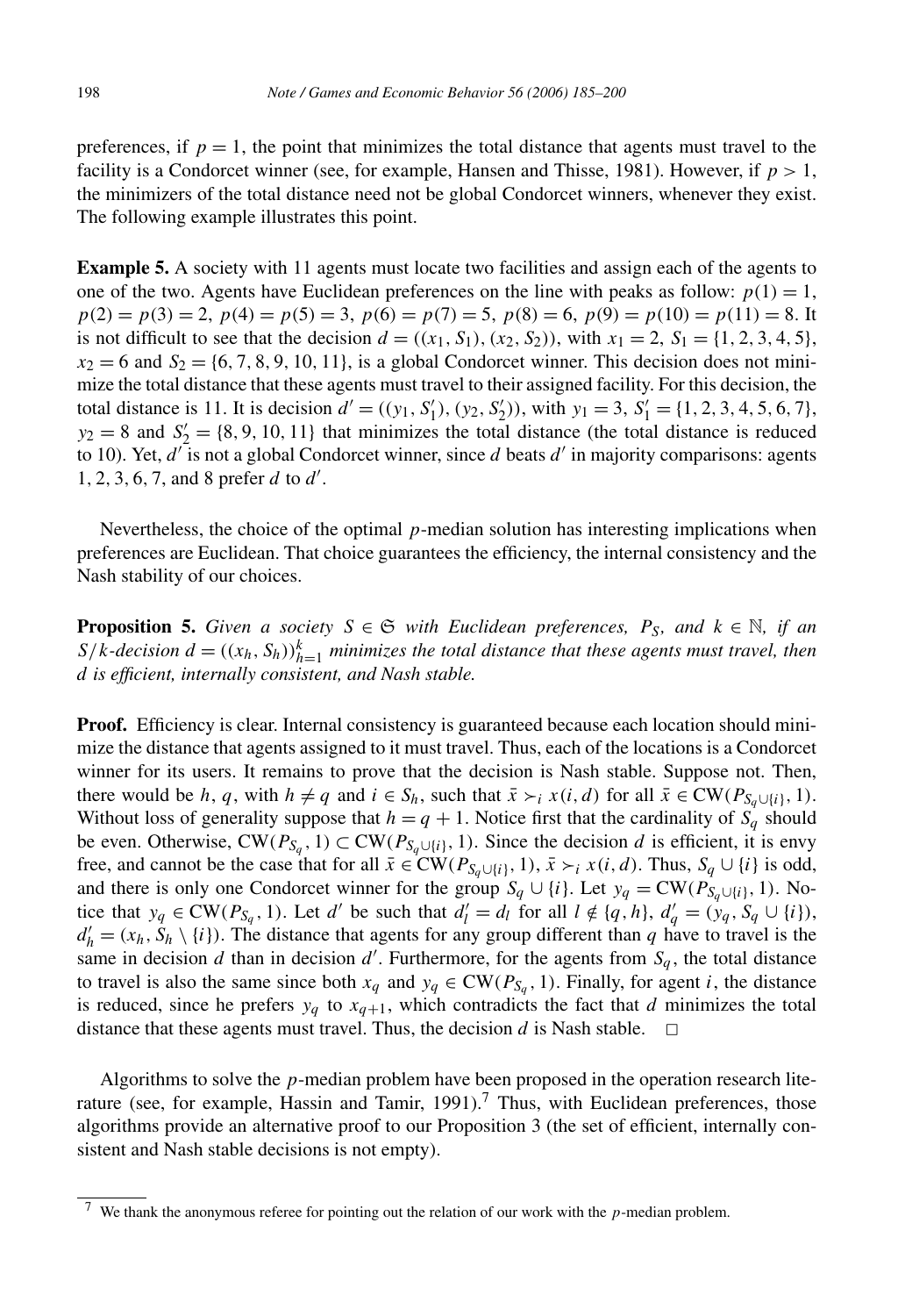#### **Acknowledgments**

We thank Matthew Jackson, Jean-Francois Laslier, Hervé Moulin, John Weymark and the anonymous referees for their helpful comments. We thank the support of the Barcelona Economics program (CREA). Financial support from the Spanish Ministry of Science and Technology through grants BEC2002-002130, and HI2001-0039, and from the Generalitat of Catalonia through grant SGR2001-00162 is also gratefully acknowledged.

## **Appendix**

We prove in this appendix that whenever a global Condorcet winner exists it satisfies group Nash stability. But, in the statement of Proposition 3 Nash stability cannot be strengthened to group Nash stability.

Group Nash stability has the same flavor than Nash stability with the added possibility that agents might coordinate with others in the same group when deciding whether or not to change groups. Formally,

**Definition 9.** An *S/k*-decision  $d = ((x_h, S_h))_{h=1}^k \in D(S, k)$  is *group Nash stable* if for all *h*, *j*, with  $h \neq j$  and for all  $I \subset S_h$ , there is  $\bar{x} \in CW(P_{S_j \cup I}, 1)$  such that  $x(i, d) \geq i \bar{x}$  for all  $i \in I$ .

Our next proposition shows that global Condorcet winners are group Nash stable.

**Proposition 6.** *Given*  $S \in \mathfrak{S}$ ,  $P_S \in \mathcal{P}^S$  *and*  $k \in \mathbb{N}$  *if an*  $S/k$ *-decision*  $d = ((x_h, S_h))_{h=1}^k \in \mathbb{N}$ CW*(PS,k), then d is group Nash stable.*

**Proof.** Suppose that there is a global Condorcet winner which is not group Nash stable. That is, there is  $d \in CW(P_S, k)$ , *h*, *j*, with  $h \neq j$  and  $I \subset S_h$ , such that  $\bar{x} \succ_i x(i, d)$  for all  $\bar{x} \in$  $CW(P_{S_i \cup I}, 1)$ , for all  $i \in I$ . Without loss of generality suppose that  $h = j + 1$ . Let [*y*<sub>1</sub>*, y*<sub>2</sub>] =  $CW(P_{S_j \cup I}, 1)$ . Let d' be such that  $d'_l = d_l$  for all  $l \notin \{j, h\}, d'_j = (y_1, S_j \cup I), d'_h = (x_h, S_h \setminus I)$ . We will prove that  $d'$  wins by majority over  $d$ , a contradiction to the initial assumption that  $d$  is a Condorcet winner. Let us check that  $|\{i \in S \mid d' \succ_i d\}| > |\{i \in S \mid d \succ_i d'\}|$ . Notice that  $\{i \in S \mid d \succ_i d'\}|$  $d' \succ_i d$  =  $\{i \in S_j \cup I \mid y_1 \succ_i x_j\}$ , and since  $y_1 \in CW(P_{S_j \cup I}, 1)$ ,  $|\{i \in S_j \cup I \mid y_1 \succ_i x_j\}| \geq$  $|\{i \in S_j \cup I \mid x_i \succ_i y_1\}|$ . Hence, we only need to prove that this inequality is strict. Given that *d* ∈ CW( $P_S$ , *k*), *d* is envy-free, then *x*(*i*, *d*)  $\succeq$ <sub>*i*</sub> *x*<sub>*j*</sub> for all *i* ∈ *I*, and since all the agents in *I* prefer any element in  $CW(P_{S_i \cup I}, 1)$  to  $x(i, d), x_j \notin CW(P_{S_i \cup I}, 1)$ , which implies that  $x_j < y_1 \le y$  for all *y* ∈ CW( $P_{S_j \cup I}$ , 1). Then  $|\{i \in S_j \cup I \mid y_1 \succ_i x_j\}| > |\{i \in S_j \cup I \mid x_j \succ_i y_1\}|$ , and trivially,  $|\{i \in S_j \cup I \mid x_j > i \mid y_1\}| = |\{i \in S \mid d > i \mid d'\}|$ , which contradicts the fact that  $d \in CW(P_S, k)$ . □

When a global Condorcet winner does not exist, it may not always be possible to have internally consistent and group Nash stable decisions.

**Example 6.** Non existence of efficient, internally consistent and group Nash stable decisions. Consider a society with 25 agents with euclidean preferences with the following peaks:  $p(1) = 1$ , *p*(2*)* = 2, *p*(3*)* = 3, *p*(*i*) = 12 for all *i* ∈ {4, 5}, *p*(*i*) = 14 for all *j* ∈ {6, 7, 8, 9} and *p*(*i*) = 15 for all  $i \in \{10, \ldots, 25\}$ . The decision  $d = ((x_1, S_1), (x_2, S_2))$  with  $x_1 = 2, S_1 = \{1, 2, 3\}, x_2 = 15$ and  $S_2 = \{4, \ldots, 25\}$  is the unique decision that is internally stable and efficient.